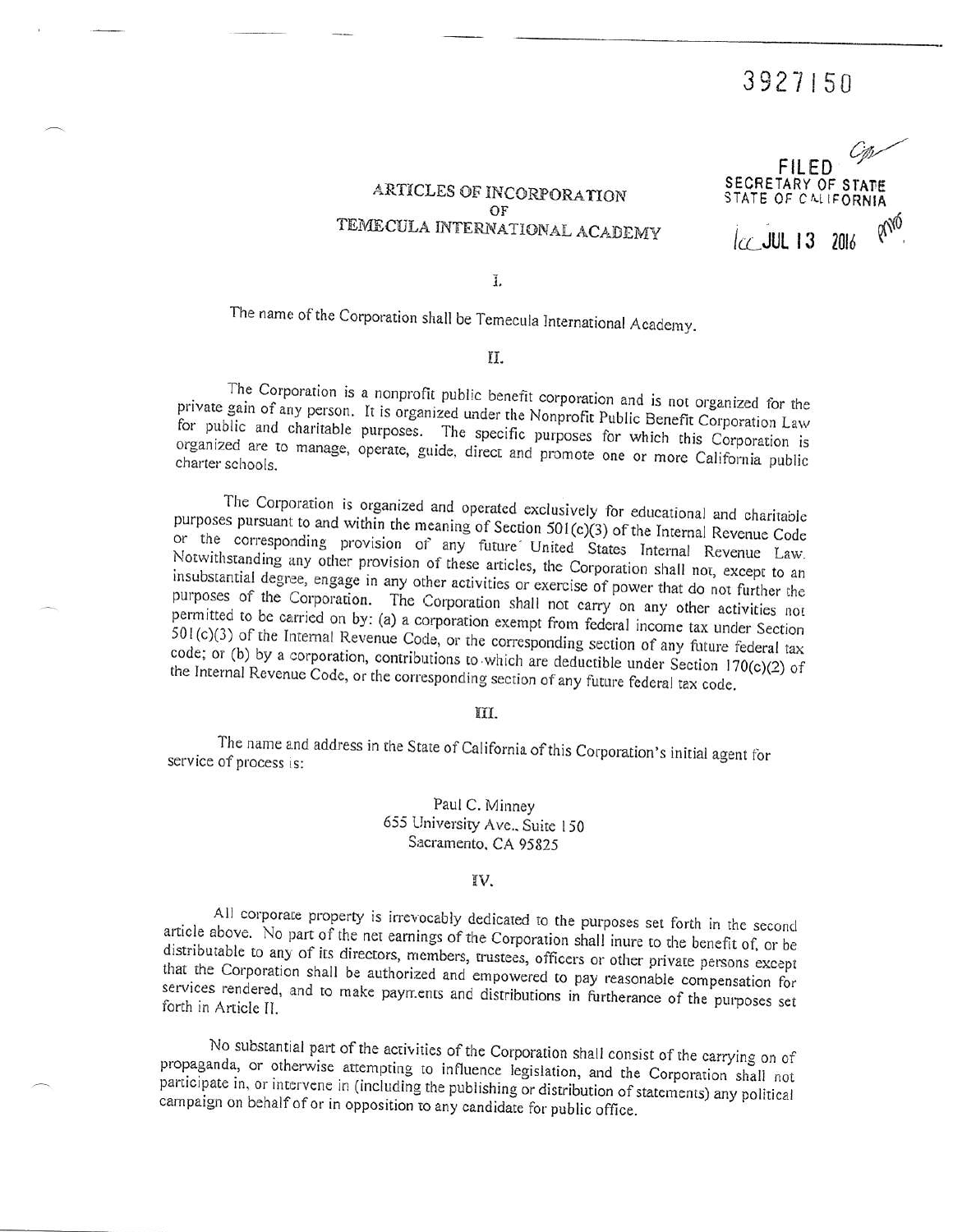Subject to the provisions of the nonprofit public benefit provisions of the Nonprofit Corporation Law of the State of California, and any limitations in the articles or bylaws relating to action to be approved by the members or by a majority of all members, if any, the activities and affairs of this Corporation shall be conducted and all the powers shall be exercised by or under the direction of the board of directors.

The number of directors shall be as provided for in the bylaws. The bylaws shall prescribe the qualifications, mode of election, and term of office of directors.

V.

The authorized number and qualifications of members of the corporation, if any, the different classes of membership, the property, voting and other rights and privileges of members, and their liability for dues and assessments and the method of collection thereof, shall be set

## VI.

Upon the dissolution or winding up of the Corporation, its assets remaining after payment of all debts and liabilities of the Corporation, shall be distributed to a nonprofit fund, foundation, corporation or association which is organized and operated exclusively for educational, public or charitable purposes and which has established its tax exempt status under Section 501(c)(3) of the Internal Revenue Code, or the corresponding section of any future federal tax code, or shall be distributed to the federal government, or to a state or local government, for a public purpose. Any such assets not so disposed of shall be disposed of by a court of competent jurisdiction of the county in which the principal office of the Corporation is then located, exclusively for such purposes or to such organization or organizations, as said court shall determine which are organized and operated exclusively for such purposes.

### VII.

The initial street address and initial mailing address of the Corporation is:

43460 Ridge Park Drive, Suite 200 Temecula, CA 92590

Dated:  $12/2016$ 

*Incorporator*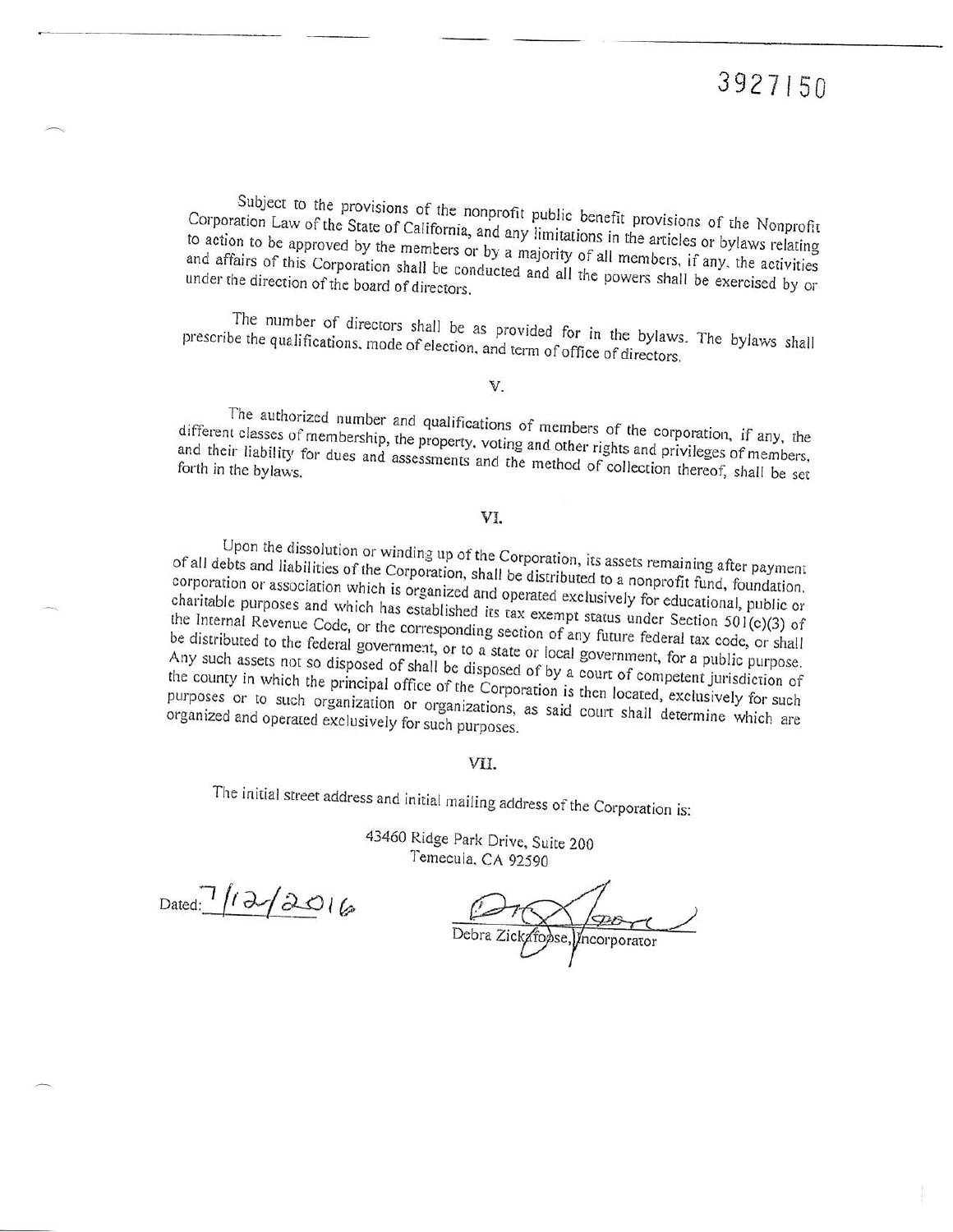**JUL 2 2 2016** Date: Zool ales ALEX PADILLA, Secretary of State

I hereby certify that the foregoing<br>transcript of<br>is a full, true and correct copy of the<br>original record in the custody of the<br>California Secretary of State's office.